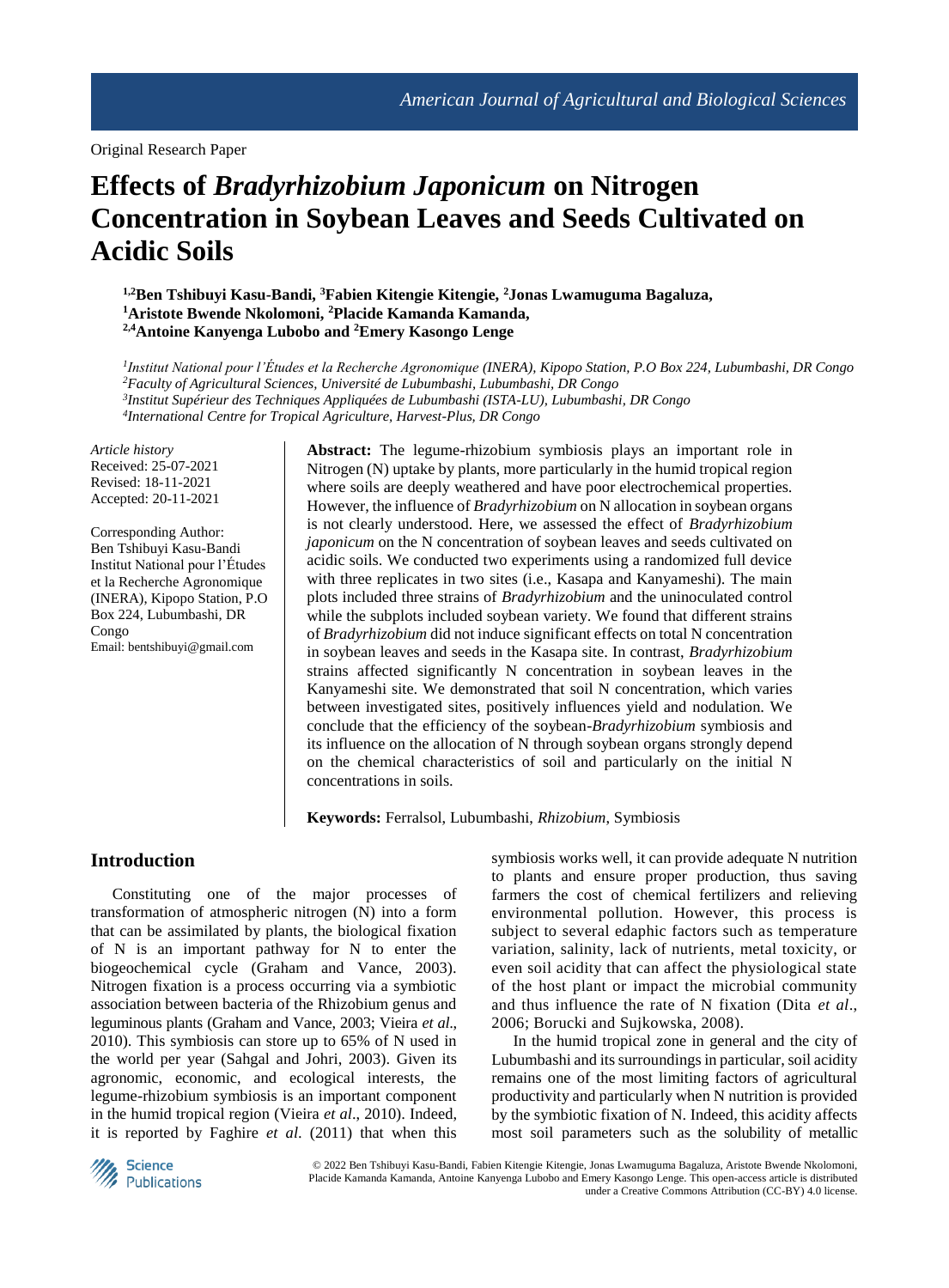elements, the assimilation of mineral elements by plants, the structure, and activity of soil microorganisms. It is reported that soybeans adapt less well in acidic soils which may require limestone amendments to optimize their yield. Recently, in a study conducted in Germany and Poland by Griebsch *et al*. (2020), it was proved that pH has no significant effect on the mass or number of nodules, but only on the relative abundance of *Bradyrhizobium sp.* and this is attested by Albareda *et al*. (2009) and Gazdag *et al*. (2015) who report that *Bradyrhizobium sp* prefer soil with neutral or slightly acidic pH. All of these studies, like many others, evaluated the influence of soil acidity on the nodulation and abundance of *Bradyrhizobium sp*.

However, how *Bradyrhizobium* could affect the allocation of N throughout soybean plants is still unclear. Therefore, the objective of this study is to assess the effect of *Bradyrhizobium sp*. on the N concentration of soybean leaves and seeds grown on acidic soils.

## **Materials and Methods**

#### *Study Sites*

This study was carried out in two experiments during the 2015-2016 cropping season in two agroecological zones. The first experiment was carried out in the experimental field of the Faculty of Agronomic Sciences of Lubumbashi University (Kasapa site), located at an altitude of 1250 m, 11° 60869 'South latitude and 027° 47692' East longitude. The second experiment was conducted in Kipushi territory, precisely in Kanyameshi, and located at 11° 45'25 "South and 27° 16" 59 "East and 1320 m altitude. The annual rainfall in these agro-ecological zones is around 1270 mm with a rainy season of 118 days, while the average annual temperature is around 20°C with great interannual stability. Soils of the study are characterized as Ferralsols a pH-water around 5.2 (Kasongo *et al*., 2013).

The biological material used consisted of four varieties of soybean (*Glycine max* (L.) Merr) and three strains of *Bradyrhizobium*. Within these four soybean varieties, two (TGX 1740-7F and 1880-3E) were obtained at the National Institute for Agronomic Study and Research (INERA), Kipopo station, and the other two varieties were obtained from Zambia (LUKANGA variety from ZAMSEED and PAN 1867 from PANNAR). Three commercial inoculum strains of the *Bradyrhizobium* genus were used, namely: The *Bradyrhizobium sp* strain of pasty formulation, the Sojapak ® 50 strain of liquid formulation, and the GraphExTM strain of powder formulation. The *Bradyrhizobium sp* strain was supplied by the National Fertilizer and Input Service (SENAFIC) and the other two strains (Sojapak  $\otimes$  50 and GraphEx<sup>TM</sup>) were obtained on the local market.

## *Experiment Setup and Follow-Up*

At each site, the experiment was installed following a Split-Plot setup with three replicates. In the main plot, three strains of *Bradyrhizobium* plus the uninoculated control and four varieties of soybean were in the subplot. The combination of the different strains and varieties resulted in 16 treatments. The seedlings were made at spacings of  $0.40 \times 0.20$  m at the rate of 2 seeds per pocket, i.e., a density of 250,000 plants per hectare. A detailed description is provided by Tshibuyi *et al*. (2019). For this study, data from the combination of the ZAMSEED variety and the three *Bradyrhizobium* strains were used. For symbiotic inoculation, a single procedure was used for all formulations to ensure that all seeds received a thin layer of the inoculant for the enhancement of biological N fixation (Gemell *et al*., 2005). All inoculations were made in the shade just before sowing to maintain the viability of the bacterial cells. The time between inoculation and seedling was 30-45 min. The different formulations were used for 1 kg per 50 kg of seed for the GraphEx™ and *Bradyrhizobium sp.* strains and 1000 mL for 50 kg of seed for the Sojapak ® 50 strain in liquid form.

#### *Sample Collection and Laboratory Analysis*

Topsoil (0-20 cm) samples were taken before, during (at flowering), and at the end of the experiment (i.e., after harvesting). To measure N concentration in the soybean leaf and seed, samples were taken following the treatments.

Chemical analyses of soil samples, leaves, and seeds were carried out at the Agro-pedological laboratory of the Faculty of Agronomic Sciences of the University of Lubumbashi. The pHKCl was determined using an electronic pH meter in a soil solution with a ratio of soil/KCl 1N of 1/2.5. The organic carbon concentration was determined by the Walkley and Black method. Organic matter concentration was obtained by multiplying the carbon concentration by 1.724. The available P was determined by spectrophotometry after extraction with 0.03 M NH4F and 0.1 M HCl. The N concentration in soils and aerial organs (leaves and seeds) was determined by the Kjeldahl method.

#### *Statistical Data Treatments*

The comparison of the means between the two sites was made using a one-way analysis of variance by considering 0.05 as the significance level using the R 4.0.3 software. Figures were produced using Prism GraphPad 9 software.

#### **Results**

#### *Chemical Parameters*

The pH<sub>KCl</sub> is higher (P<0.05) in site 2 than in site 1 (Fig. 1). However, both sites have a  $pH_{\text{KCI}}$  below 5.5. Regarding organic C (OC), Organic Matter (OM) and C/N ratio, a comparison of means show that there is no statistically significant difference (P>0.05) between the two sites.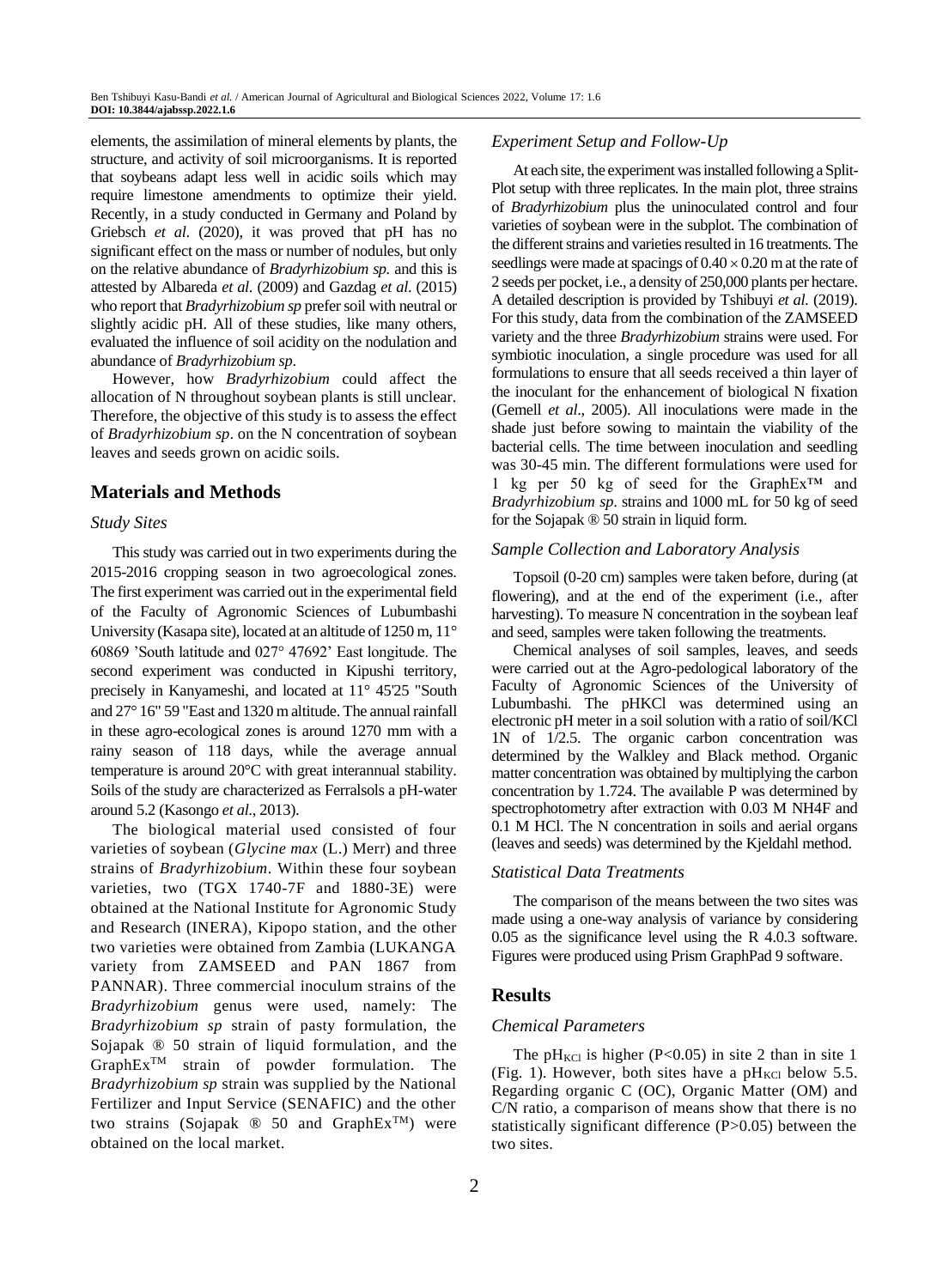The comparison of total N between the two sites shows that the total N concentration is higher in site 2 compared to site 1 (respectively  $0.16\%$  against  $0.11\%$  N) (P<0.05). For the available P, the concentration is higher in site 2 than in site 1 (P<0.05). In contrast, K concentration was highest in site 1 and lowest in site 2 ( $P<0.05$ ).

### *Effects of Bradyrhizobium Strains on N Concentration s in Soybean Leaves and Seeds*

It emerges from Fig. 2 that the different strains of *Bradyrhizobium* did not induce significant effects on the total N concentration in the leaves ( $P = 0.444$ ) and in the seeds ( $P = 0.476$ ) at Site 1. Regarding the N in the leaves, the result shows that the plots without inoculum show slightly low N concentration in the leaves although the statistical test did not show any significant differences. At Site 2, the different strains of *Bradyrhizobium* influenced the N concentration in soybean leaves ( $P = 0.01$ ). The control treatments (non-inoculated) have the lowest N concentration data compared to treatments inoculated with *Bradyrhizobium*. However, in the seeds, the result shows similarities between the strains used ( $P = 0.925$ ).

## *Correlation Among N Concentration in Soil, Leaves, and Seeds as Well as Soybean Yields*

Figure 3 shows the results of the correlation between N contained in soils (Site 1 soil and Site 2 soil), leaves, and seeds. It appears that in Site 1, the N concentration of leaves is highly and positively correlated with the N concentration of seeds and soil at both sites  $(P<0.05)$ . Nitrogen is also highly and positively correlated with the yield and the number of nodules (P<0.05). Nitrogen in seeds correlates positively with yield and very positively correlates with soil N at Site 1 (P<0.05). Furthermore, soil N is positively correlated with yield and number of nodules (P<0.05).

At Site 2, N concentration of leaves is highly and negatively correlated with N concentration of seeds (P<0.05), but positively correlated with soil N at Site 1 and highly and positively correlated with yield, nodule number, and soil N at Site 2  $(P<0.05)$ . Nitrogen concentration of seeds is negatively correlated with yield, the number of nodules, and soil N at Site 2 ( $P<0.05$ ). Finally, soil N concentration at Site 2 is positively correlated with yield and the number of nodules.



**Fig. 1:** Some chemical parameters in the study sites. Site 1: Kasapa, Site 2: Kanyameshi



**Fig. 2:** Effects of Brady rhizobium strains on N concentrations in soybean leaves and seeds. Site 1: Kasapa, Site 2: Kanyameshi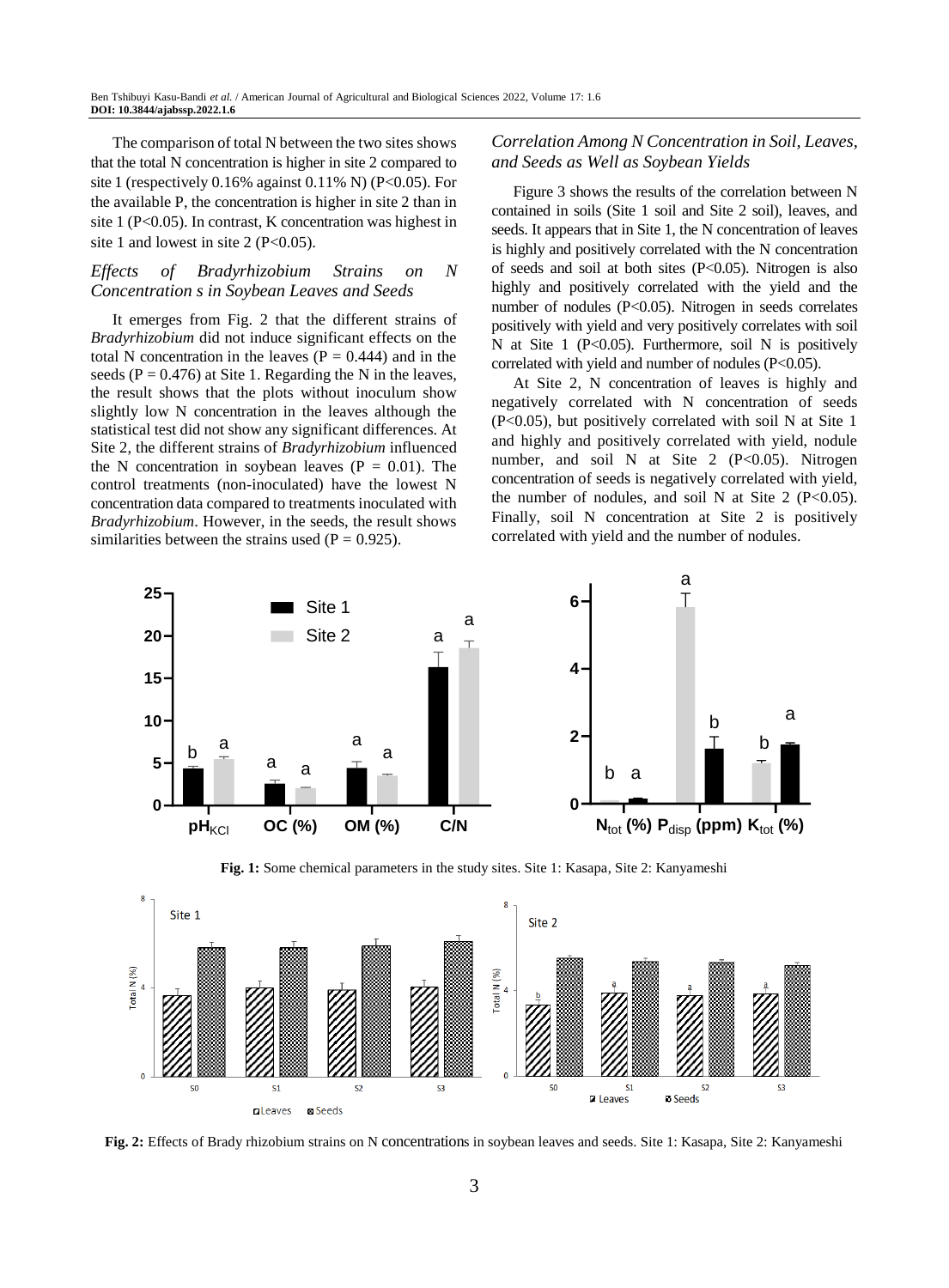

**Fig. 3:** Correlation among N concentration in soil, leaves, and seeds as well as soybean yields at sites 1 and 2. N\_soil-1: Nitrogen concentration in soils at flowering, N\_soil-2: Nitrogen concentration in soils at harvest. Site 1: Kasapa, Site 2: Kanyameshi

## **Discussion**

## *Chemical Properties of the Soils*

The obtained  $pH_{\text{KCl}}$  in both sites was <5.5 with the highest values at Kanyameshi compared to Kasapa, respectively  $5.5\pm0.3$  and  $4.4\pm0.26$ . These results corroborate those found by several authors for soils in the Lubumbashi region and its surroundings. There were no statistically significant differences in OC concentration between the studied sites. Mean OC concentration in both sites was  $\langle 3\%$  (i.e., 2+0.0.1 for site 2 versus 2.6+0.4 for site 1). This low OC concentration corroborates the results found by Six *et al*. (2002), (and Kemmitt *et al*., 2006) and for soils in the tropics. Apart from the fact that tropical soils are generally low in OC, values observed in our case could be explained on the one hand by a low entry of the litter characterizing agroecosystems and on the other hand, the loss of surface layer rich in OM by erosion.

Available P concentration was higher at site 2 than at site 1 (respectively  $5.8 \pm 0.4$  and  $1.6 \pm 0.4$ ) (P<0.05). However, the available P concentration observed at both sites is considered to be low. This corroborates the results of the literature, in particular as regards the low value of phosphorus available in tropical soils, which would be due, in large part, to retention by precipitation with free aluminum, which at a  $pH \leq 5$ , is extensively mobilized (Hue *et al*., 2001; Crawford *et al*., 2008). For, the fixation of P compounds by iron and aluminum oxides and by OM, as well as their degree of insolubility, are responsible for the low availability of forms that can be assimilated by plants. Total N was highest at site 2 compared to site 1 (respectively 0.16% against 0.11% N) (P<0, 05). Landon (1991) considers N concentrations higher than 0.13% as satisfactory in tropical soils. At site 2, N concentration is therefore acceptable according to Landon (1991) than in site 1.

#### *Effects of Bradyrhizobium Strains on N Concentration in Soybean Leaves and Seeds*

The results obtained showed that soybeans contained significantly more total N in both study sites compared to leaves. This is explained by the fact that the soybean contains between 30 and 45% of proteins, which are composed of 16% N. Regarding N in the leaves, the results showed an influence of different strains of *Bradyrhizobium* ( $P = 0.01$ ). The control plots (noninoculated) showed the lowest N concentration compared to plots with *Bradyrhizobium* strain. Statistical analysis also revealed high levels of N in the leaves of plants inoculated with different strains compared to the leaves of the uninoculated control. Danso *et al*. (1988) report that, in practice, *Bradyrhizobium* strains introduced into the soil are exposed to the effects of numerous ecological factors which subsequently determine their survival and effectiveness. This would explain the differences in the results obtained in this study between the strains. In addition, the success of inoculation depends not only on the strain used but also on its ability to withstand adverse environmental conditions (Thies *et al*., 1991; Nazih *et al*., 1993) on the one hand and the other hand, be able to survive in the soil as saprophytic microorganisms beyond the first month following inoculation (Gibson *et al*., 1982). Nutritional constraints can also limit symbiotic N fixation by affecting the survival and multiplication of rhizobia, initiation, development, and nodular function as well as the growth of the host plant (Delgado *et al*., 1994).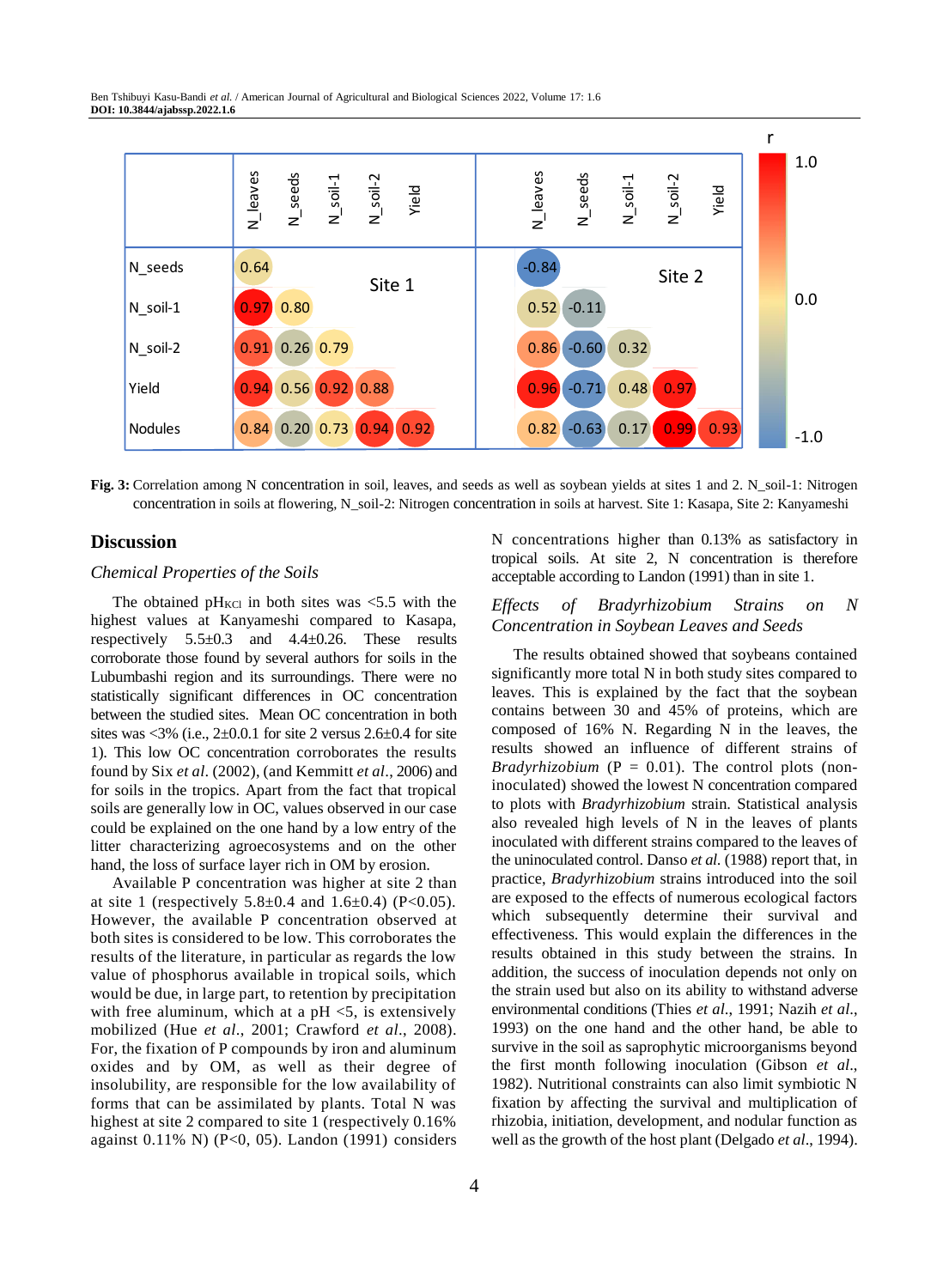## *Correlation between N Concentration in Soil, Leaves, and Seeds as well as Soybean Yields*

The results of correlation in Fig. 3, showed that in Site 1, the N concentration of leaves is highly and positively correlated with the N concentration of seeds and soil (P<0.05). Nitrogen was also highly and positively correlated with the yield and the number of nodules (P<0.05). Nitrogen in seeds correlates positively with yield and positively correlated with soil N at Site 1 (P<0.05). For soil N at sites 1 and 2, it correlated positively with yield and number of nodules (P<0.05). These results seem to be in contradiction with those found in Europe by Griebsch *et al*. (2020) who found no relationships between N supplied alone as inorganic fertilizer on nodulation and yield except when supplied in combination with phosphorus. Furthermore, Voisin *et al*. (2013) found that N supplied as mineral fertilizer slowed down nodulation and a lower yield than the control. However, the results found by Zamukulu *et al*. (2018) in South Kivu in Ahmed *et al*. (2006) in Pakistan found that yield and modulation increased with increasing doses of mineral N fertilizer indicating a positive relationship between soil N and nodulation. The difference observed between our results and those obtained by certain authors such as Voisin *et al*. (2013) and Griebsch *et al*. (2020), could be explained by the fact that these different studies were described under different conditions. Indeed, Mendes *et al*. (2003) report that the soybean response to N depends on several factors such as the efficiency of the *Bradyrhizobium* strain, the soybean variety, and the initial soil N in the event of N supply in the form of mineral fertilizer.

# **Conclusion**

This study aimed at assessing the effect of *Bradyrhizobium sp*. on the N concentration of soybean leaves and seeds cultivated on acidic soils. This study showed that the studied soils are acidic and generally poor in nutrients. The different strains of *Brady rhizobium* did not induce significant effects on the total N concentration in the leaves and the soybeans in site 1 (Kasapa) on the other hand in site 2 (Kanyameshi) only the N concentration in the leaves was influenced by the different strains of rhizobium. However, in both sites, it was found that the plots without inoculum had lower mean N concentrations compared to plots with inoculum. The N concentration in soil, which varies from one site to another, positively influences yield and nodulation. Thus, the effectiveness of the soybeanrhizobium symbiosis and its influence on the allocation of N through plants strongly depend on the chemical characteristics of the soil and particularly on the initial levels of N in the soils.

#### **Author's Contributions**

Ben Tshibuyi Kasu-Bandi: Design, acquisition of data, analysis and interpretation of data, drafting.

**Fabien Kitengie Kitengie, Aristote Bwende Nkolomoni, and Placide Kamanda Kamanda:** Analysis and interpretation of data and reviews.

**Jonas Lwamuguma Bagaluza:** Analysis and interpretation of data, drafting and reviewing.

**Antoine Kanyenga Lubobo:** Design, data interpretation, and reviewing.

**Emery Kasongo Lenge:** Design, data interpretation, and reviewing.

## **Ethics**

This article is original and contains unpublished material. The corresponding author confirms that all of the other authors have read and approved the manuscript and that no ethical issues are involved.

## **References**

- Albareda, M., Rodríguez-Navarro, D. N., & Temprano, F. J. (2009). Soybean inoculation: Dose, N fertilizer supplementation and rhizobia persistence in soil. Field crops research, 113(3), 352-356. doi.org/10.1016/j.fcr.2009.05.013
- Ahmed, Z. I., Anjum, M. S., & Rauf, C. A. (2006). Effect of rhizobium inoculation on growth and nodule formation of green gram. International Journal of Agriculture and Biology (Pakistan). <https://agris.fao.org/agris->
- Borucki, W., & Sujkowska, M. (2008). The effects of sodium chloride-salinity upon growth, nodulation, and root nodule structure of pea (*Pisum sativum* L.) plants. Acta Physiol Plant 30, 293–301 doi.org/10.1007/s11738-007-0120-8
- Mendes, I. C., Hungria, M., & Vargas, M. A. T. (2003). Soybean response to starter nitrogen and Bradyrhizobium inoculation on a Cerrado Oxisol under no-tillage and conventional tillage systems. Revista Brasileira de Ciência do Solo, 27(1), 81-87. doi.org/10.1590/S0100-06832003000100009
- Crawford, T. W., Singh, Jr. U., & Breman, H. (2008). Solving agricultural problems to soil acidity in Central Africa's Great Lakes Region. Kigali, Rwanda.
- Danso, S. A., Labandera, C., Pastorini, D., & Curbelo, S. (1988). Nitrogen fixation in a two-year-old white clover-fescue pasture: Influence of nitrogen fertilization. Soil Biology & Biochemistry, 20(2), 261-262. doi.org/10.1016/0038-0717(88)90049-1
- Delgado, M. J., Ligero, F., & Lluch, C., (1994). Effects of salt stress on growth and nitrogen fixation by pea, faba-bean, common bean, and soybean plants. Soil Biology and Biochemistr*y*. Volume 26, Issue 3, 371-376